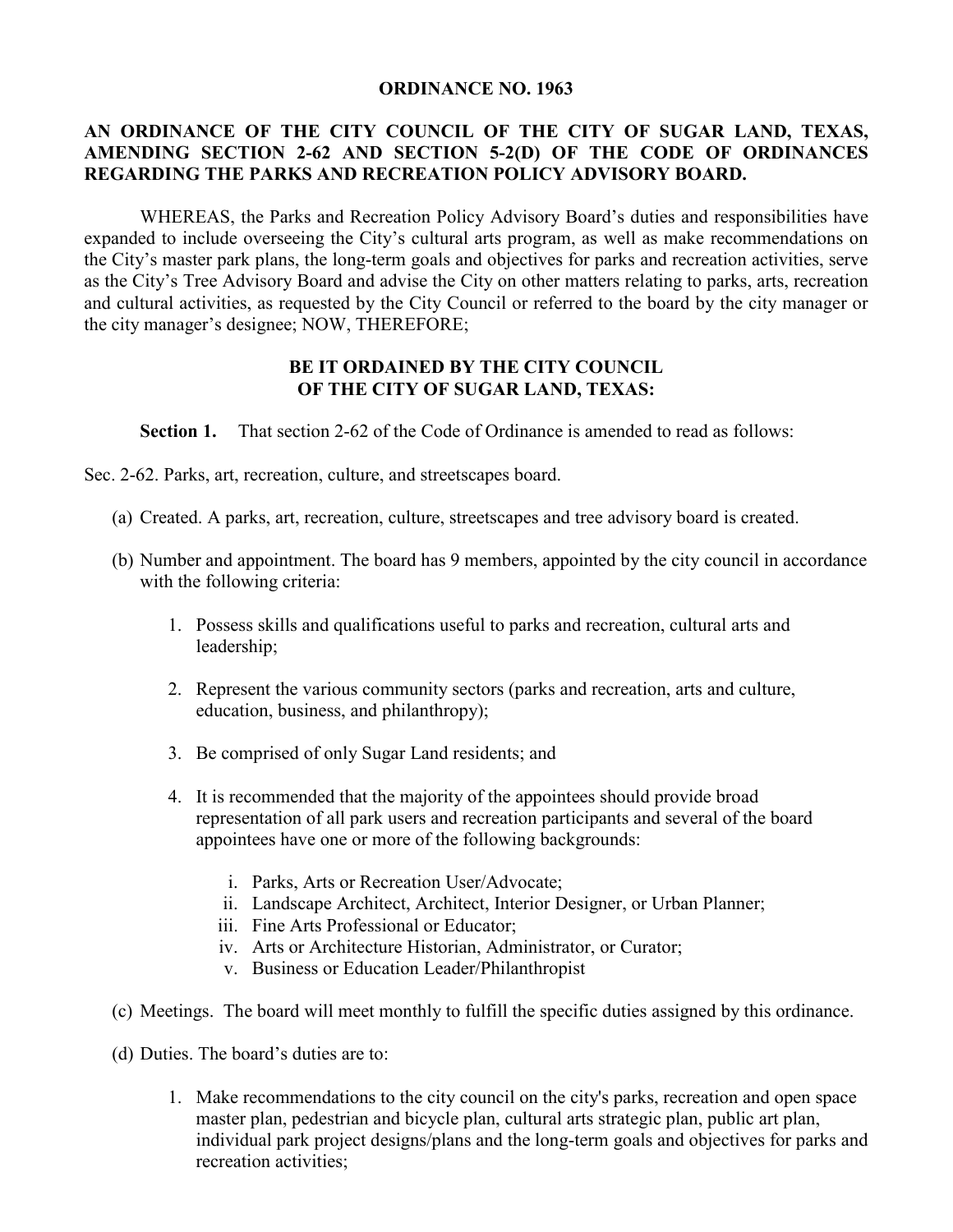- 2. Make recommendations on other matters relating to parks and recreation activities as requested by the city council, or referred to the board by the city manager or the city manager's designee; requested by the city council, or referred to the board by the city manager or the c<br>manager's designee;<br>3. Consider public input and make recommendations to the city manager or the city
- manager's designee regarding the establishment of any parks ordinance and serve as an appeal board for departmental policies or rules affecting the public;
- 4. Annually review the proposed parks and recreation capital improvement program;
- 5. Make recommendations to the city council and the city manager or the city manager's designee regarding the city's arts and cultural granting program; I board for departmental policies or rules affecting the pub<br>
I ally review the proposed parks and recreation capital impro-<br>
I recommendations to the city council and the city manager<br>
I recommendations to the city counci
- 6. Advise the city council and the city manager or the city manager's designee on matters relating to art in public parks and other public places as part of the city's cultural arts program; 6. Advise the city council and the city manager or the city manager's designee on mat relating to art in public parks and other public places as part of the city's cultural ar program;<br>7. Advise the city council and the ci
- assessment of need and the proposed development of city-owned parks and arts facilities;
- 8. Provide for collaborative leadership within the cultural arts sector;
- 9. Make recommendations to the city council and the city manager or the city manager's designee regarding the city's streetscape program; and 9. Make recommendations to the city council and the city manager or the designee regarding the city's streetscape program; and 10. Serve as the city's tree advisory board in accordance wit[h section 5-382](http://library.municode.com/HTML/14380/level3/PTIICOOR_CH5PUPRSE_ARTXTRPUPR.html#PTIICOOR_CH5PUPRSE_ARTXTRPUPR_S5-382TRADBO) owned parks a<br>s sector;<br>mager or the ci<br>section 5-382.
- 

**Section 2.** That section 5-2(d) of the Code of Ordinance is amended to read as follows:

(d) Citizens may request a change or elimination of a park policy or rule by submitting an Citizens may request a change or elimination of a park policy or rule by submitting<br>appeal in writing to the parks, art, recreation, culture, and streetscapes board. The board will review the request and make a recommendation to the city manager or the city manager's designee for review and implementation.

**Section 3.** That the provisions of this ordinance are severable and the invalidity of any part of this ordinance will not affect the validity of the remainder of the ordinance. board will review the request and make a recommendation to the city manager or the<br>city manager's designee for review and implementation.<br>Section 3. That the provisions of this ordinance are severable and the invalidity of

APPROVED on first consideration on June 03, 2014.

ADOPTED on second consideration on June 17, 2014.

 $\sqrt{s/2}$ James A. Thompson, Mayor

ATTEST:

APPROVED AS TO FORM:

Meredith Rede

Hents Bendemann

Glenda Gundermann, City Secretary Secretary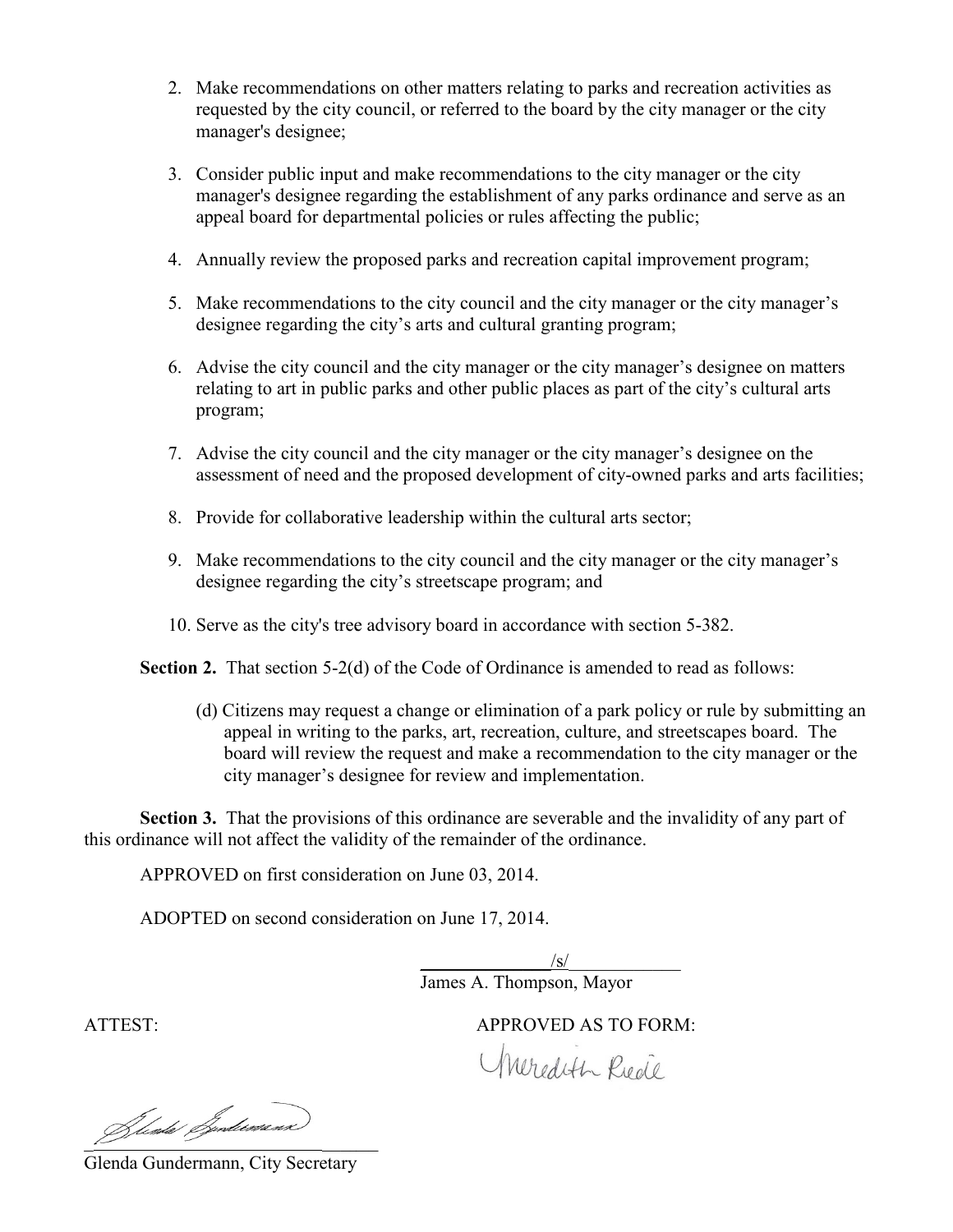|                                                                                                                                                                   | <b>CITY COUNCIL</b>                                                  |                                           |                                                                                                   |
|-------------------------------------------------------------------------------------------------------------------------------------------------------------------|----------------------------------------------------------------------|-------------------------------------------|---------------------------------------------------------------------------------------------------|
|                                                                                                                                                                   | <b>AGENDA REQUEST</b>                                                |                                           |                                                                                                   |
| <b>AGENDA OF:</b>                                                                                                                                                 | $06-17-14$                                                           | <b>AGENDA</b><br><b>REQUEST NO:</b>       | $III-B$                                                                                           |
| <b>INITIATED BY:</b>                                                                                                                                              | JIM BROWNE, $\bigcup$ B<br><b>DIRECTOR OF PARKS &amp; RECREATION</b> | <b>RESPONSIBLE</b><br><b>DEPARTMENT:</b>  | <b>PARKS &amp; RECREATION</b>                                                                     |
| <b>PRESENTED BY:</b>                                                                                                                                              | <b>JIM BROWNE,</b><br><b>DIRECTOR OF PARKS &amp; RECREATION</b>      | <b>DIRECTOR:</b>                          | <b>JIM BROWNE, <math>\mathbb{B}</math></b><br><b>DIRECTOR OF PARKS &amp;</b><br><b>RECREATION</b> |
|                                                                                                                                                                   |                                                                      | <b>ADDITIONAL</b><br><b>DIRECTOR</b> (S): | N/A                                                                                               |
| <b>SUBJECT/</b><br><b>PROCEEDING:</b>                                                                                                                             | <b>SECOND READING OF ORDINANCE NO. 1963</b>                          |                                           |                                                                                                   |
| <b>EXHIBITS:</b>                                                                                                                                                  | <b>ORDINANCE NO. 1963</b>                                            |                                           |                                                                                                   |
|                                                                                                                                                                   | <b>CLEARANCES</b>                                                    |                                           | <b>APPROVAL</b>                                                                                   |
| LEGAL:                                                                                                                                                            | <b>MEREDITH RIEDE, WAR</b><br><b>ASSISTANT CITY ATTORNEY</b>         | <b>ASSISTANT CITY</b><br><b>MANAGER:</b>  | MIKE GOODRUM MW6                                                                                  |
| PURCHASING: N/A                                                                                                                                                   |                                                                      | <b>ASSISTANT CITY</b><br><b>MANAGER:</b>  | N/A                                                                                               |
| <b>BUDGET:</b>                                                                                                                                                    | N/A                                                                  | <b>CITY</b><br><b>MANAGER:</b>            | ALLEN BOGARD allen Bogard                                                                         |
| <b>BUDGET</b>                                                                                                                                                     |                                                                      |                                           |                                                                                                   |
| <b>EXPENDITURE REQUIRED: \$</b><br>N/A                                                                                                                            |                                                                      |                                           |                                                                                                   |
| <b>CURRENT BUDGET: \$</b>                                                                                                                                         |                                                                      | N/A                                       |                                                                                                   |
|                                                                                                                                                                   | <b>ADDITIONAL FUNDING: \$</b>                                        | N/A                                       |                                                                                                   |
| <b>RECOMMENDED ACTION</b>                                                                                                                                         |                                                                      |                                           |                                                                                                   |
| Approve second reading Ordinance 1963 amending section 2-62 of the code of ordinance regarding the name<br>and duties of the Parks and Recreation Advisory Board. |                                                                      |                                           |                                                                                                   |